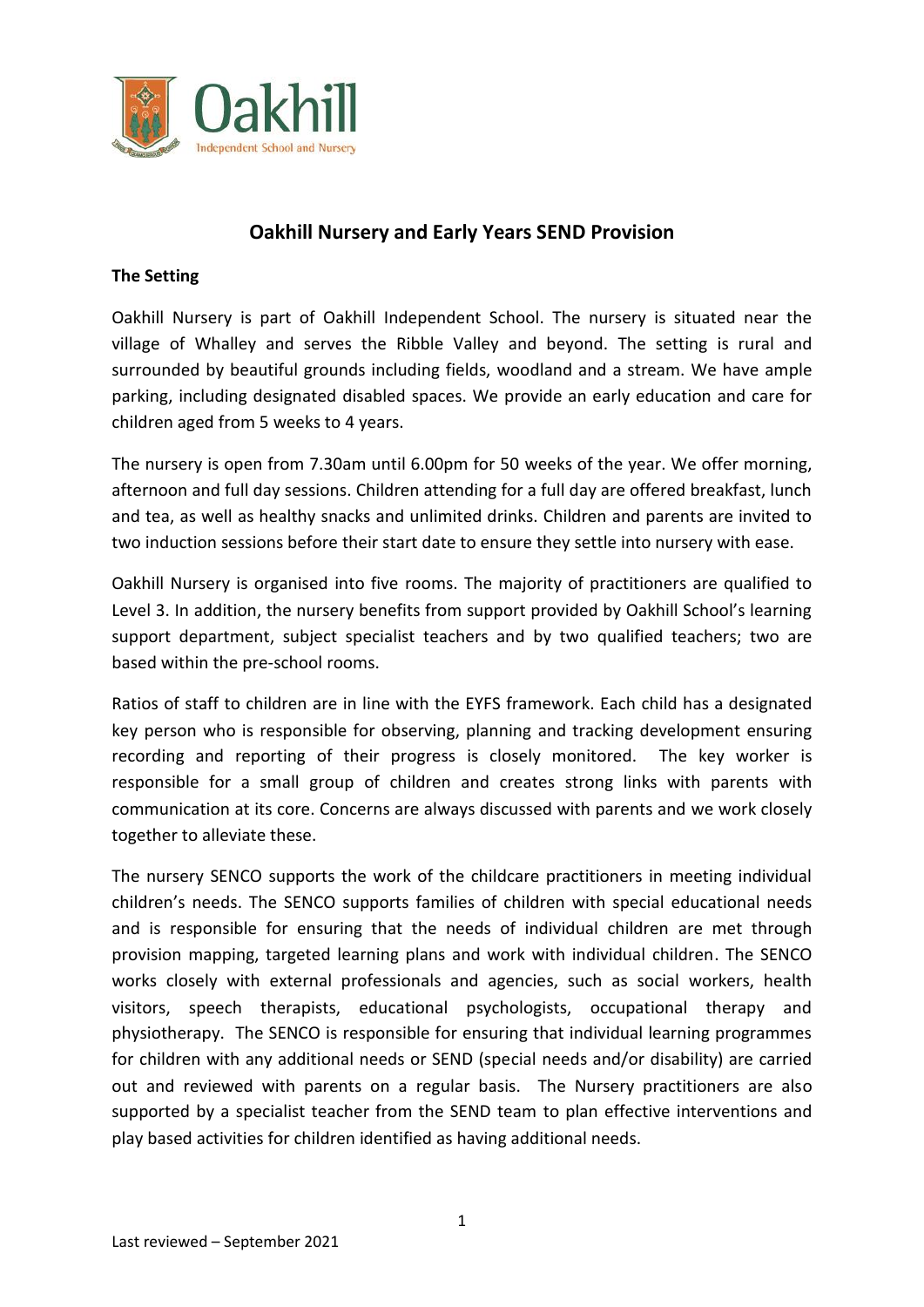# **Accessibility and Inclusion**

#### **What Oakhill Nursery Provides**

Oakhill Nursery is situated in the grounds of Oakhill School and Leisure. There is a car park with designated disabled spaces this serves the Nursery for drop off and pick up and is close to the Nursery buildings. There is a high level of security with CCTV cameras monitoring the whole campus. Visitors are expected to show identification, sign in at the office and wear a visitor badge.

All the rooms are locked and access can only be gained via a member of staff. Each room provides an attractive learning environment tailored to meet the developmental needs and learning styles of individual children. The rooms are organised to promote children's independence and to enable free exploration. Our resources and displays reflect diversity and planning reflects the needs of individual children.

Within the rooms there are identified learning areas, to meet the seven areas of the EYFS curriculum and promote the characteristics of effective learning. Continuous provision is flexible and room layouts can be adapted to cater for individual children's needs e.g. chair height, access to the buildings and space around the room for walkers or wheelchairs. Resources are placed within easy reach of the children and reflect our inclusive practice. Children have access to sensory equipment and a range of good quality resources, which reflect different ages, stages of development and interests. Labels and photographs support communication skills and visual learners and to enable understanding. Individual risk assessments and a fire access plan are in place for children and staff who need support in leaving the building.

The outdoor learning environment is exceptional. The outdoor areas are accessible and secure, having fencing and gates. There are three play areas which are resourced to take their learning outside and deliver a wide variety of learning experiences. Additionally, we have woodlands, an accessible stream and excessive fields, which we include in our continuous provision to give a wealth of opportunities for exploring and investigating the outdoors. Furthermore we also have access to the sports hall with a range of physical equipment to enhance play and develop the children's gross motor skills.

## **Identification and early Intervention**

All new children come for two induction hours, where the child and their routine and development are discussed with the room staff. On the first visit the parents are given the document 'What to expect, when' and asked to fill in a base line assessment booklet to inform the staff of the child's skills and development. Additionally an 'All about me booklet' is requested to be completed to guide the staff in their care giving. On the second visit the booklets are returned and the child stays on their own with the room staff.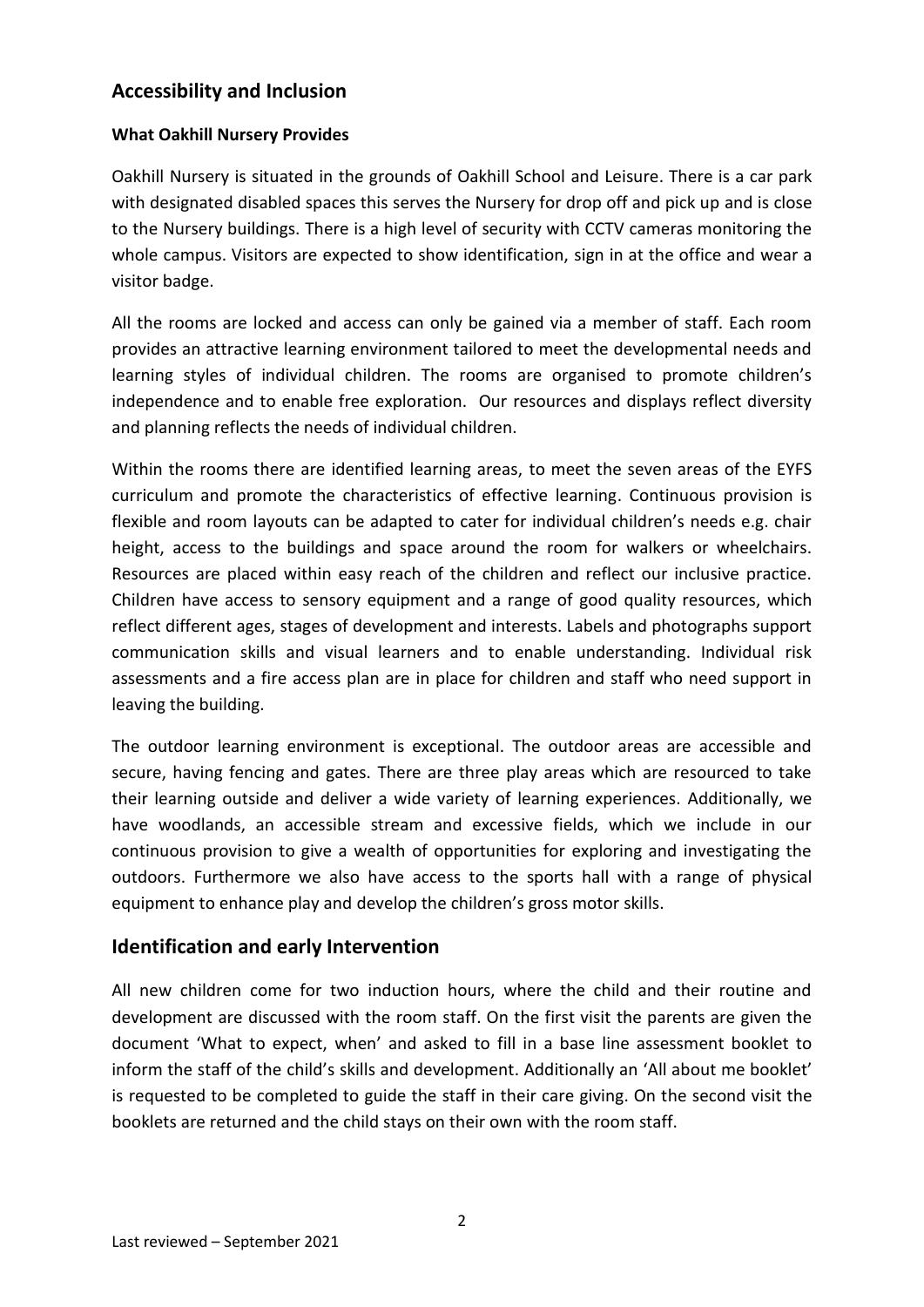Once the child has started to attend we observe them and closely monitor their progress. All children are designated a key worker, on the basis of who the child creates the strongest bond with. The key worker is responsible for daily and weekly observations and using these to plan for your child's progress, initiating next steps for learning. We share observations with parents in the child's individual online learning journey and they can contribute to this via their private access online. This online platform provides summative assessment to show the developmental progress of each child towards the steps outlined in the EYFS framework. This coupled with the 2 year checks enables practitioners to track and target specific areas that need developing and use enhanced and targeted plans to address focus areas accordingly. This will then be reviewed to see how the child has progressed and whether or not additional steps need to be taken to support the child's progress and development.

If it is identified that the particular areas do not show the expected amount of progress, following a discussion with the parents, it may be that a child needs additional support within the session. For example, a number of children each year require additional speech and language input. The key worker would put aside a time when the child can be taken to a quiet area to follow a program set by the Speech and Language therapist.

Should the progress of a child become a concern and attainment is very low for the child's chronological age we request for involvement from an inclusion teacher (see SEN policy). A graduated approach is maintained in requesting additional help from outside specialist agencies and the process is discussed and agreed upon with the parents throughout. We may request guidance from an Educational Psychologist and follow their advice.

Parents are welcomed to come and discuss their child at any time they feel, we also host parents evenings, stay and play sessions and other events, were practitioners and parents can meet to discuss their child's progress and how they can be involved in supporting their development.

# **Teaching and Learning – Practitioner and Practice**

The setting works within the statutory framework of the EYFS. The Nursery school employs three qualified Early Years teachers and other highly qualified staff. The staff use Development Matters 2021 and the Statutory Guidance for the EYFS 2021 to plan provision and learning for the children in their care. The EYFS identifies three prime areas of learning and development which underpin the four specific areas of learning and development. All seven areas are heavily supported through language and communication.

All the Nursery rooms are organised into areas of continuous provision, with resources available at all times for children to utilise in their play. There are also adult focused activities which are planned and differentiated to meet the needs of the children in the group. For some children a greater level of differentiation is required because they have additional or special educational needs. Differentiation may also be needed for children at a much higher level. Practitioners are sensitive to the developmental needs of the children in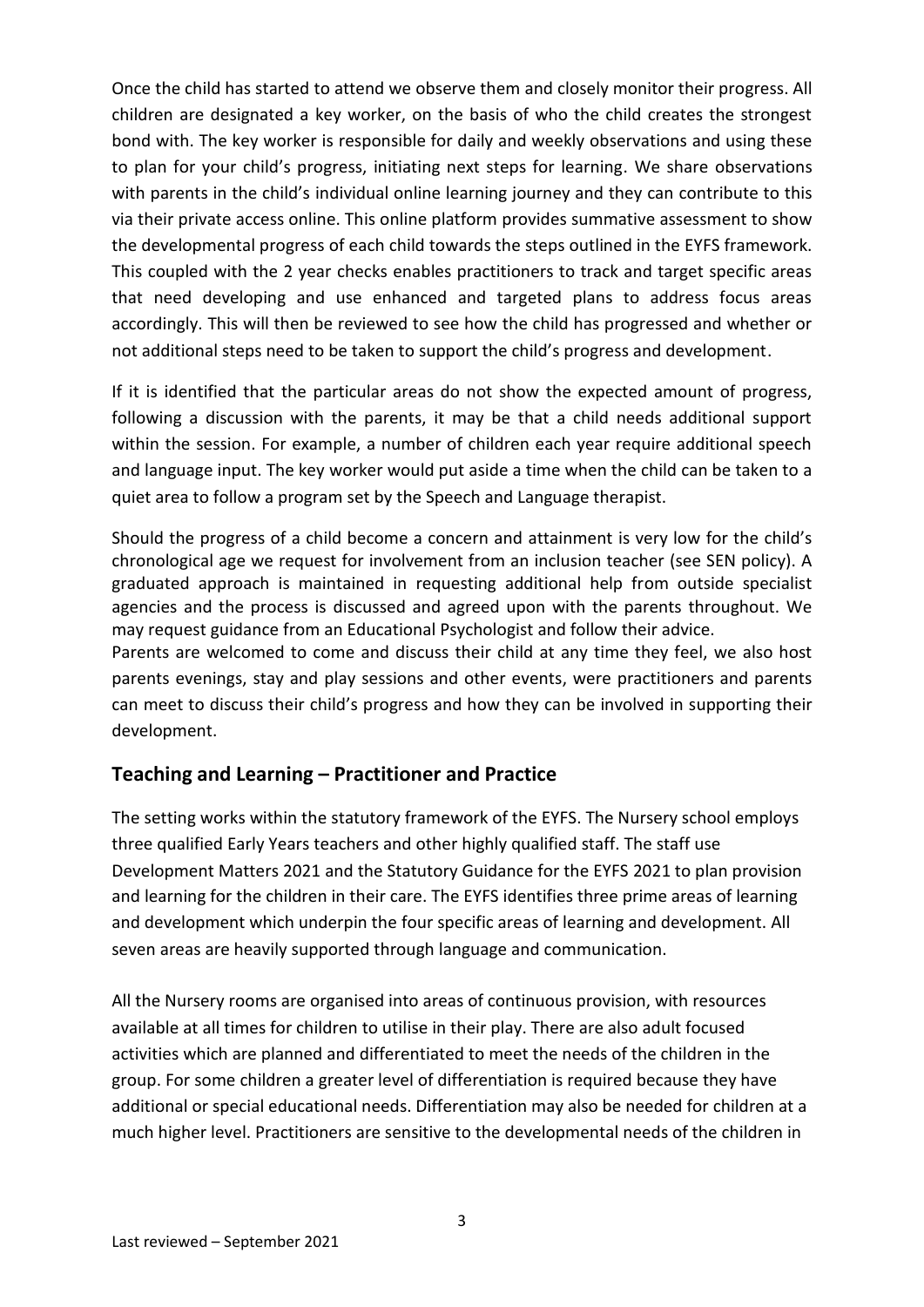their care and when they are differentiating activities and provision have this in mind so that all children are able to access the setting in a way that is appropriate to their needs.

Where more specific input and targeting are required, the child will have a Targeted Learning Plan (TLP) which is agreed with parents and outlines the child's particular needs. Some examples may be early play skills, a 'now and next' board, Makaton or a visual timetable.

All children have a key person. It is the role of the key person to liaise with the child's parents regarding their time in nursery. It is also the role of the key person to help parents to develop ways in which they can support their child's learning at home. Parent information is provided and displayed on the display information boards in each room about elements of early learning development and how this can be supported at home. Parents are able to speak to their child's key person or the teaching staff at any time if they would like further information or advice about supporting learning at home.

Children are encouraged to express their views about their own learning through their learning journey and in joint planning sessions from their learning they discuss what they would like to do and this is used to plan future activities and topics, letting the children initiate their learning. The use of technology plays a large part with all rooms having the use of a number if i-pads the children and staff are able to take photographs and videos. Talking and discussion is a large part of the nursery day and staff endeavour to encourage the children to communicate. The on-line learning journey has the capacity for both staff and parents to report the child's viewpoint.

# **Teaching and Learning – Provision and Resources**

## **SEN Provision Mapping**

Our provision map shows the range of provision, additional staffing and support that can be made available for the setting. A provision map enables the nursery to look at the needs of all the children and identify how we support and include children with SEND.

Provision mapping is a way of auditing provision and showing that resources and funding are used effectively and focus staff on quality teaching and learning for all children. The provision map also helps us to identify any specific training for staff. The provision map displays three waves:

- 1. Inclusive quality-first teaching for all.
- 2. Additional interventions to enable children to work at levels typical of a child's age or above.
- 3. Additional highly personalised intervention.

## **Targeted Learning Plans (TLP)**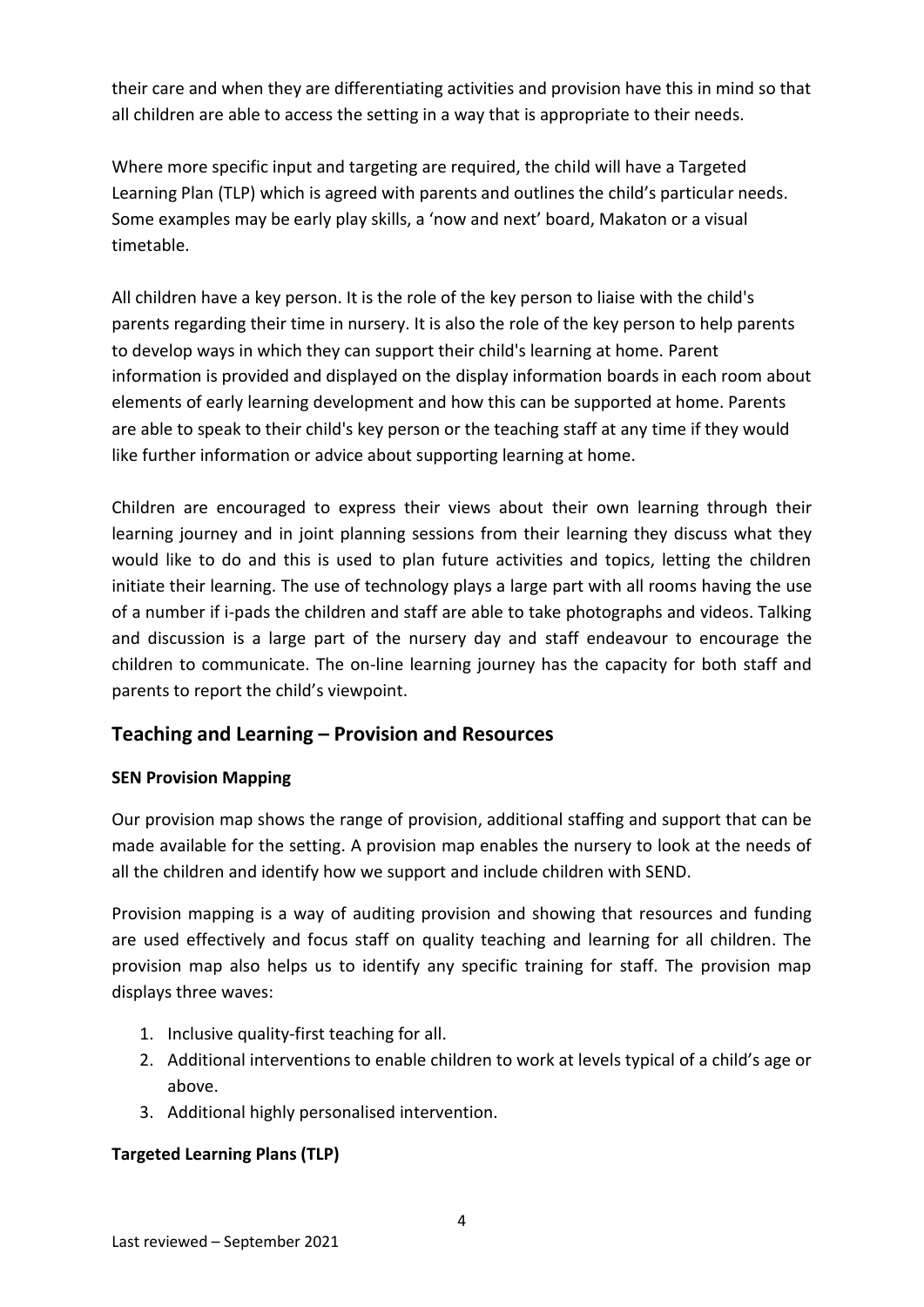A TLP is a teaching and learning plan which identifies focused objectives with action to achieve them. These identified actions are SMART:-

**S**pecific so that the child, key staff and parents know what the child has to achieve

**M**easurable, so that it is clear when the target has been achieved

**A**chievable for the individual child

**R**elevant to the child's needs and circumstances

**T**ime-bound so that the targets are to be achieved by as specific time

Regular reviews of TLPs will take place with parents, key persons and SENCO. The child's viewpoint will be sought wherever possible.

#### **Parent Involvement and Support**

We encourage parents to be active participants in children's learning in a variety of ways. These include, parent meetings, stay and play sessions, induction visits, parent's evenings, TAF meetings and other events throughout the year.

We keep parents up to date through monthly newsletters, direct e-mail, Tapestry on-line learning journey, key worker cards with e-mail addresses to establish direct contact, parent notice board. Questionnaires are produced and released to parents should we wish to find out their needs, opinion and requests when addressing any proposed changes in the Nursery.

We will share Information (with parent consent) on transition to reception classes and other settings, creating a child report for other practitioners.

Oakhill Nursery uses resources appropriate to children's ages and stages of development including the use of sensory equipment. We purchase good quality, robust equipment and resources that are open ended to maximise the range of activities we can provide and develop children's creativity. Nursery is organised into areas of continuous provision, with resources being available for the children to access at all times.

Daily focused activities within the nursery are adult led and differentiated to meet the needs of the children. For some children a greater level of differentiation is required, whether at a lower or higher level.

The inclusion fund formally known as AIS funding can be accessed through Lancashire County Council (LCC) and used to increase staff ratios and maintain the support from the Inclusion teacher from LCC to support children with SEND and buy specific resources for children such as visual supports and prompts, speech and language resources, adaptable furniture and physical play equipment. All practitioners are encouraged to work with external professionals, such as speech and language, physiotherapist, occupational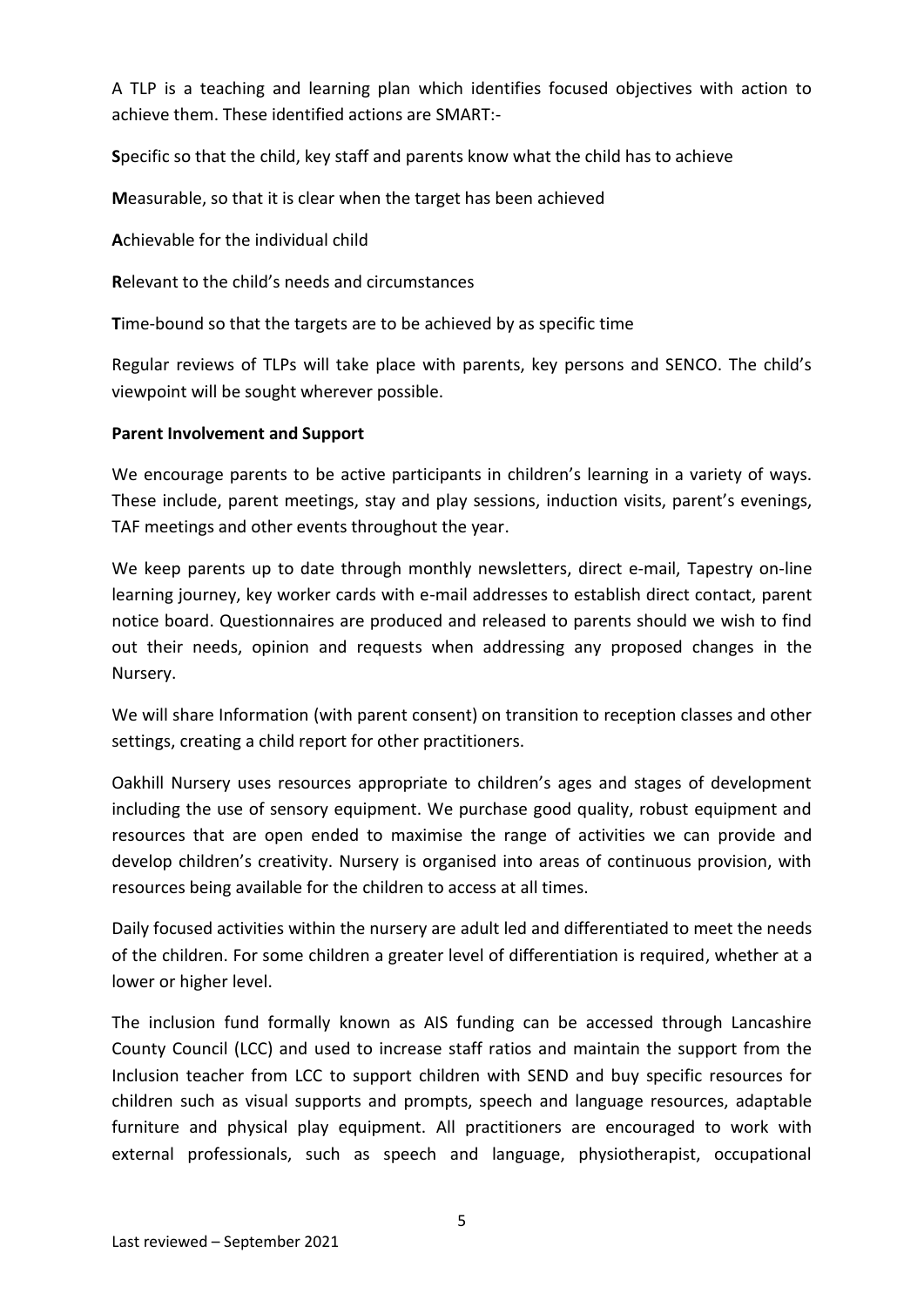therapists who visit children in the setting, some will have more experience of this than others but they are supported by the SENCO.

The outdoor area is divided into several areas providing physical/active play, creative activities, music, a sand shed, mud kitchen, reading area, giant construction, climbing apparatus and free exploration. We have a wide range of equipment and resources which are designed to be easily accessed by the children safely, such as safety flooring to the climbing area and soft bark in the woodland. Outdoor lighting enables the children to access the outdoor area at all times during the nursery day.

The indoor areas have good lighting and are sympathetically decorated to provide a calm and welcoming atmosphere. All doors are fitted with safety features to prevent trapping. The furniture is adaptable and moveable to maximise space and create a variety of layouts, to reflect the needs of the children in each room. All activities are planned carefully to make sure that they are accessible to all children.

We aim to offer children first hand experiences where possible. Recent visitors have been to meet our children including the community police, firefighters and visually impaired civilians with their guide dogs. We also plan outings to the local area to enhance children's experience and learning. All events are carefully planned, taking into consideration parents wishes for those children with a specific need. A risk assessment is completed before to ensure full accessibility to meet all the children's needs.

### **Reviews**

There are reporting mechanisms in place as mentioned previously, and through the permanently accessible on-line visual learning journey. Nursery practitioner have working hours to ensure continuity of care being able to talk to parents at drop off and pick up, therefore parents are fully informed of the child's day.

In addition, some children with Special Educational Needs and Disabilities may have a Common Assessment Framework (CAF) in place which ensures that a Team around the Family (TAF) meeting takes place every 6-8 weeks. This is a multi-agency meeting.

Parents are also involved in the writing of new Targeted Learning Plans, which means a discussion takes place surrounding the progress made and new targets set this would be arranged with the SENCO and your child's key worker.

A parents evening is organised in the Easter term, so that parents can discuss their child with their child's key worker.

#### **Transitions**

At Oakhill Nursery we offer support to children and their family when they start attending our nursery or when transferring to another setting.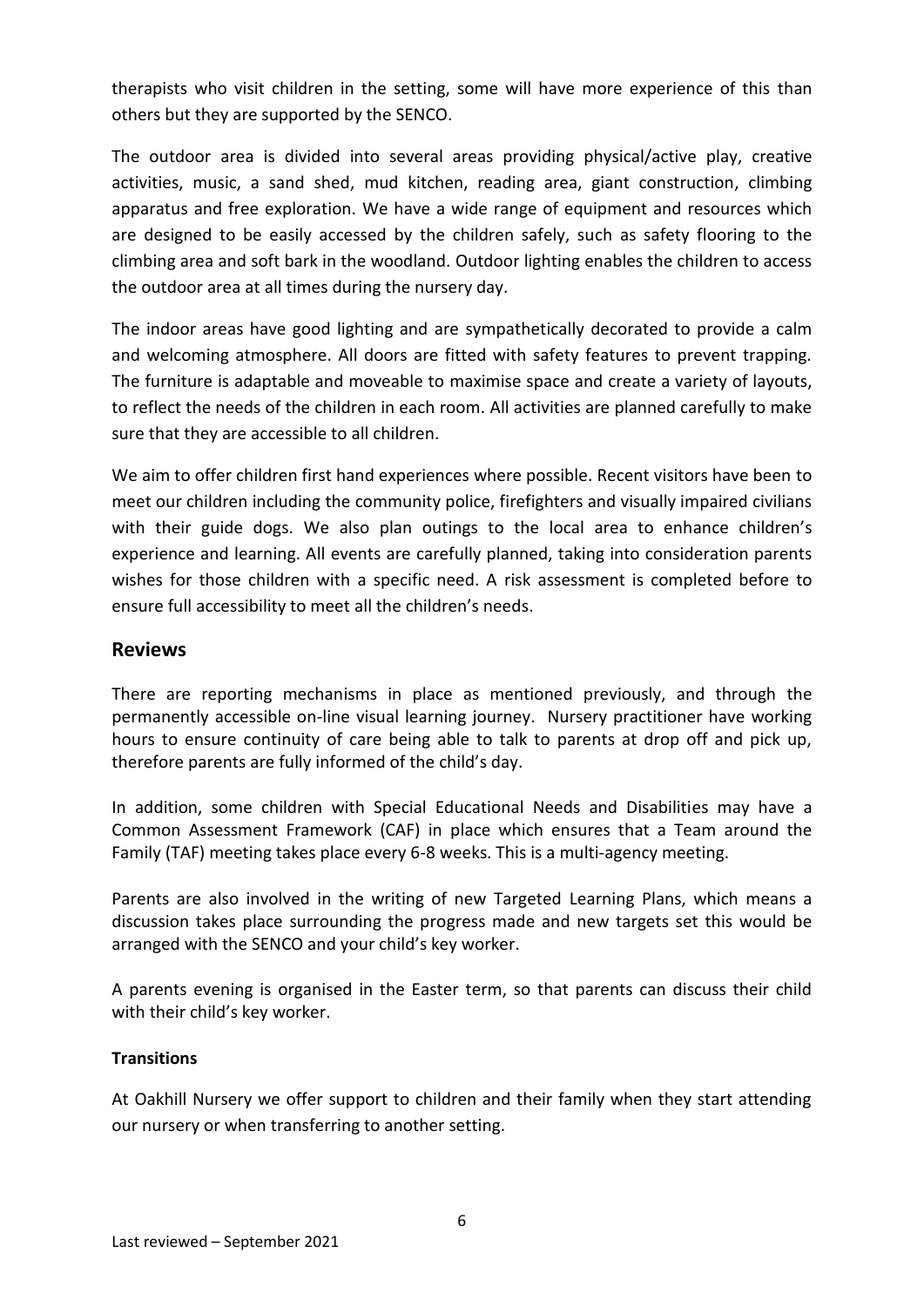Parents are encouraged to visit the nursery to have a look round and talk to staff. Please ring to make an appointment to ensure a member of staff has adequate time to spend with you.

All new children come for two induction hours, where the child and their routine and development is discussed with the room staff. An 'All about me booklet' is requested to be completed this is to give staff information about the child's home life, routines and any specific requests parents wish for the comfort and care of their child. On the second visit the booklets are returned and discussed with parents and the child stays on their own with the room staff.

Should a child be transferring from another nursery the staff will ask for information from that nursery on request from parents to guide their initial baseline assessment.

On transition to school or to another nursery the key person and SENCO, with parent's consent, will share information and successful strategies with the new setting. When children are at the age for transition to local primary schools, we have a good relationship with the local schools, with many reception class teachers coming to visit their children within our setting and talking to our Pre-School teachers to gain key knowledge of the children. Any appropriate transition programme will be planned, according to a child's specific needs and a written report is produced and sent to both parents and the child's Infant school.

#### **Staff Training**

8 staff are qualified equivalent to level 6. 1 of which is a qualified primary school teacher and one is an early year's teacher 1 is currently an NQT and 1 is teacher training = 7 in total.

The SENCO is qualified to level 4 in childcare and has specialist training as a SENCO 2 practitioners have completed their early year's foundation degree – level 5 3 Early Years Practitioner is qualified to level 4 16 Early Years Practitioners are qualified to level 3 4 Early Years Practitioners is qualified to level 2

We have a regular programme of supervision and appraisals for all practitioners. We value opportunities to support their further professional development and they are encouraged to seek and are provided with opportunities for this.

On entering the nursery practitioners follow an induction process which includes training on safeguarding and child protection and safer working practice.

*All nursery practitioners have completed:*

Paediatric First Aid Training, Level 1 and 2 Safeguarding, CAF/CON, Level 2 Food Hygiene, E- Safety, Prevent and Oral health training.

.